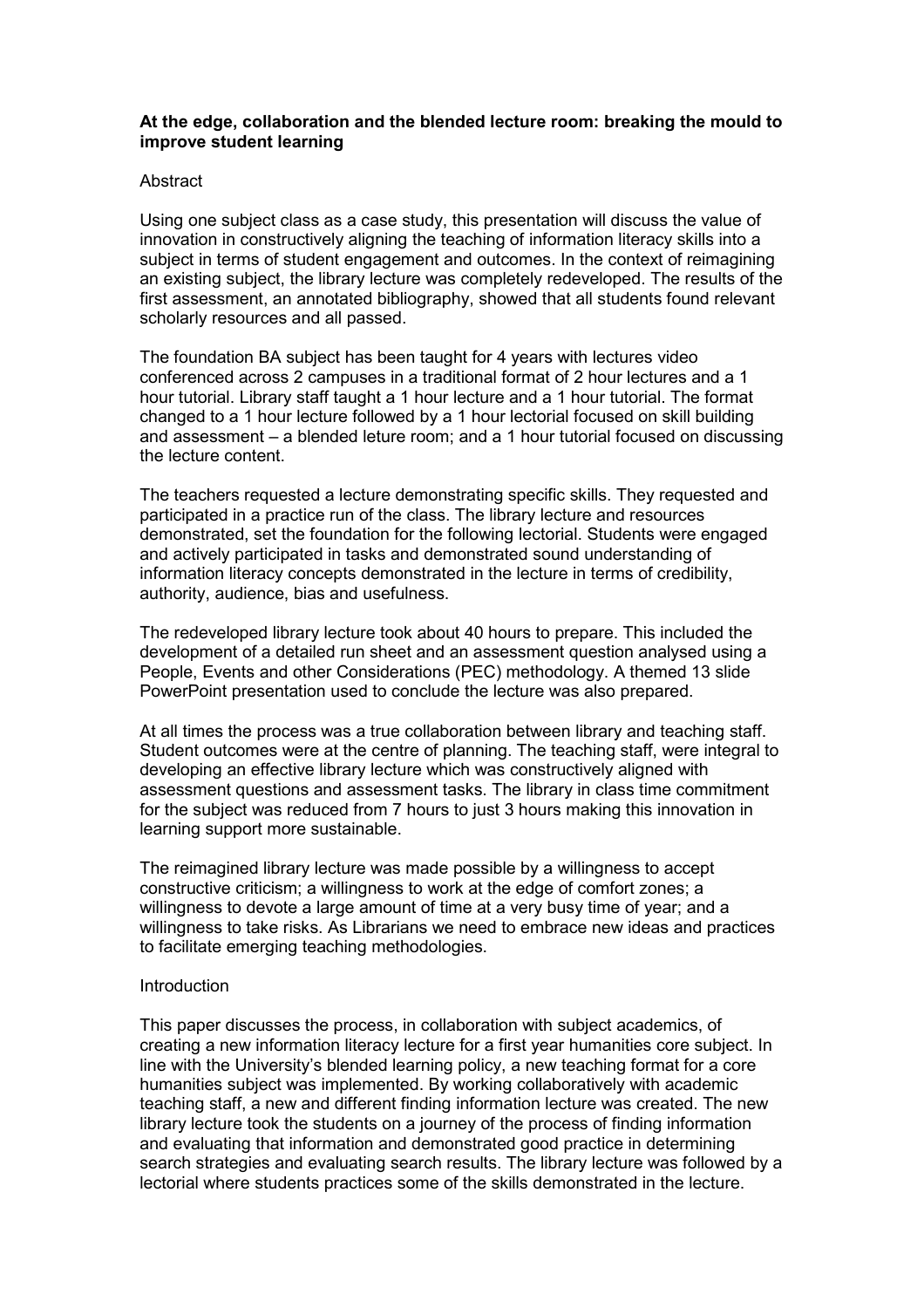Resources found in the lecture were used in the lectorial. Responses to the new lecture from teaching staff and student outcomes are discussed.

### Literature review

There has been significant studies and writing on the topic of librarian and faculty collaboration, its barriers, shortfalls, misunderstandings and successes. Librarians are in the business of sharing, we reach out to our clients; we collaborate and cooperate within our organisations and externally (Christiansen, Stombler, & Thaxton, 2004). Librarians have a culture of collaboration. However, academics tend to be lone operators, separated from the library physically and by work practices. Academics work schedules are more flexible; library staff tend to be stuck to rigid work hours (Christiansen et al., 2004)

In 2014 some things are still the same, work practices and hours are still the same. Academics are still separated from the library physically. However some things have changed. University policies now focus on graduate attributes and outcomes. Academics are required to demonstrate how their teaching addresses university teaching and learning policies (Pham & Tanner, 2014). Pham and Tanner (2014) also discuss the relatively recent collaborations of librarians and academics along with educational advisors to provide information literacy classes and other support in subject based classes.

However there is still a disconnect between librarian and academic collaboration. There is still some lack of understanding of the skills of library staff and some resistance to librarians taking time in a course of study (Pham & Tanner, 2014). Librarians also need to have a clear understanding of the skills required to teach an information literacy class (Gwyer, Walton, & Stubbings, 2012; Pham & Tanner, 2014). Libraries need to ensure their staff have the capabilities to deliver teaching in new teaching and learning environments and reassess workloads to facilitate the participation of library staff as collaborators with academics and others in the curriculum.

JCU blended learning policy defines blended learning as

Learning design that strategically, systematically and effectively integrates a range of face-to-face, online, mobile, distance, open, social and other technology enhanced learning across physical and virtual environments, as informed and driven by student needs and support for desired learning activities and learning outcomes. (James Cook University, 2014a)

The lecture / lectorial approach adopted by teaching staff for this subject reflected the JCU blended learning policy by "encouraging interaction, collaboration and communication between staff and students (James Cook University, 2014a). The approach also encouraged digital literacy development for students.

In his 2013 article, "Watering the shoots of knowledge through collaborative learning", Helfand describes a typical classroom - the teacher out the front speaking to a PowerPoint, the students only barely engaged. He states that our brains and our student's brains, "are instinctively collaborative, innately cooperative, and structurally wired for small group interaction." Helfand (2013) also reiterates the Confucian wisdom of "tell me and I will forget; show me and I will remember; involve me and I will understand" The new lecture / lectorial format mirrors these observations; demonstrating good practice followed by doing in groups each doing a different task and reporting back to class with findings.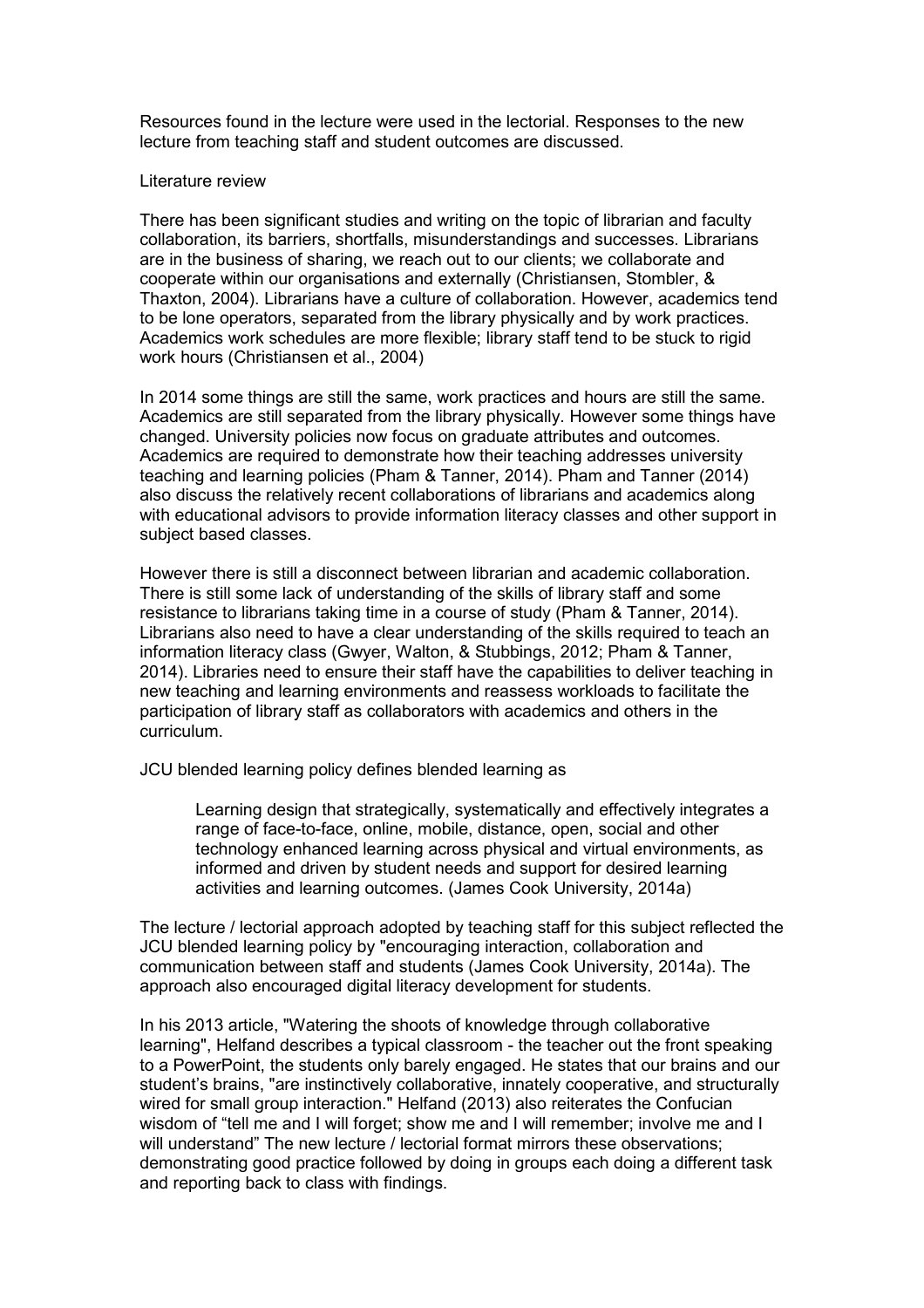### **Background**

James Cook University is a regional Australian University with a strategic focus on making life better in the tropics worldwide (James Cook University, 2014b). With 2 main campuses in North Queensland, a campus in Singapore and micro campuses in Mackay, Mt Isa and Thursday Island, many subjects are taught across campuses via video conference. The Australian campuses run on semesters; the Singapore campus runs on trimesters. The University also has a growing distance education student cohort. Students are drawn from local communities, with about 20% coming from low socio-economic backgrounds. There are some international students. Over 60% of the student population are women.

Over the last 5 years the University has undergone a curriculum refresh, revising content, study modes and teaching methods to reflect the JCU strategic intent and contemporary pedagogies. This process resulted in the development of two Bachelor of Arts core subjects. Library staff were invited to participate in and contribute to the development of these subjects, embedding information literacy lectures and tutorials as key components of the academic skill building aspects of the subjects. This was the beginning of successful collaborations between library and lecturing staff

This paper centres on a core Bachelor of Arts subject titled "Time Truth and the Human Condition." It is a first year, first semester subject and is taught on 3 campuses - Cairns, Townsville and Singapore. It is a kind of taster subject and aims to build academic skills as well as introduce students to the various disciplines and philosophy of the Arts. Assessments are designed to build abilities in academic writing in the arts, develop information seeking and evaluation skills as well as critical reading and thinking. The subject was taught in a traditional 2 hour lecture followed by a one hour tutorial. The subject had been run for 3 years. Librarian contributions included a lecture on finding and evaluating information and a tutorial centred on the first assignment, an annotated bibliography.

A teaching and learning grant was obtained to trial a refreshed teaching format for the subject on the Cairns campus. This was in response to student feedback on the Cairns campus regarding the frustrations of video conferenced lectures and too much tutorial time taken up with assessment discussion instead of content discussion. The new format reflected a more student centred approach with the 2 hour lecture time replaced with a one hour lecture followed by a one hour lectorial and a one hour tutorial. The lectorials were focused on skill building and assessments; were conducted in the lecture theatre and students worked in groups. Lectorials reflected a blended learning pedagogy focused on group work, experiential learning and preparing for assessments(James Cook University, 2014a). Assessment tasks included an annotated bibliography, a document analysis, a group assignment and a poster. All assessment pieces (except the document analysis) were based on the same topics and had to address the same question: what is the truth or truths and ways of knowing in a prescribed time and place. Tutorials were focussed on discussing lecture content.

Library contributions to the subject has always been embedded into the subject, focussed on assessment and supported by a detailed LibGuide. Face to face contributions included a one hour lecture focused on finding information based on a detailed PowerPoint presentation. The PowerPoint presentation was text heavy, instruction heavy; some text was unreadable – you know the kind, we've all done them. This PowerPoint also served for the distance education students. Library support also included a one hour tutorial focused on constructing an annotation and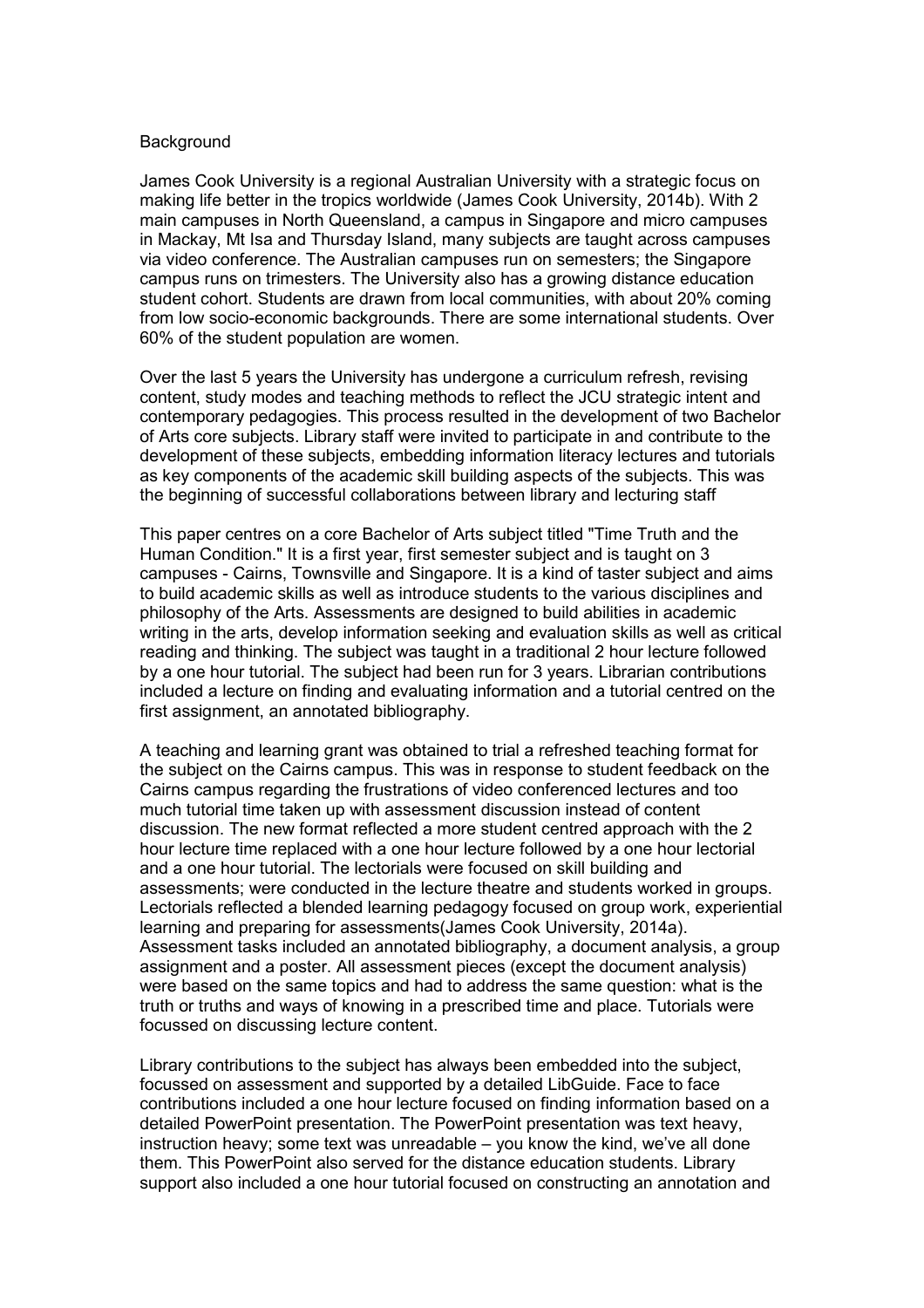referencing. The tutorial commitment across the two Australian campuses was 10 - 12 hours of contact time, a significant commitment of library staff resources. In the refreshed subject, library staff were asked to present a 1 hour lecture on finding information and were requested to attend a 1 hour lectorial on evaluating information and a 1 hour lectorial on referencing.

## The journey

The lectures were now held in a technology enabled lecture theatre where students sat at long desks with movable chairs, their computers could be projected on screen, microphones were everywhere and the teachers console enabled us to zoom in on specific areas of the theatre. Part of the refresh included revisiting the library contribution to the subject. The existing lecture and PowerPoint were no longer appropriate! The academics had very specific requests for the content of the finding information lecture. Requests included:

- That the lecture be entirely different and new.
- Tools to use for searching.
- Specific searches to find usable sources for a relevant topic.
- Discuss search results in terms of appropriateness, scholarship, bias and usefulness.
- Have a practice run about 2 weeks prior to the actual presentation.
- The lectorial following the library lecture used specific resources found and demonstrated in the library lecture.
- The searches be based on a previous assessment topic.

The topic of 'Australia at the time of federation' was chosen to enable effective student participation. That is "what is the truth or truths and ways of knowing in Australia at the time of federation".

A detailed lecture plan was developed. The lecture wove a story (Hubspot, 2013), about, and demonstrated the process of finding and evaluating information to answer a specific question. A key part of this process was student participation in brainstorming the topic using a People, Events and other Considerations (PEC) framework. The PEC analysis enabled students to see possible ways of approaching the topic. The students gained the understanding that the People aspect wasn't just about individuals but included organisations, professions and social status. The Events aspect not only included federation itself but the political and social events leading to federation and beyond. The other Considerations aspect included economy, political mores and places. The completed PEC provided a range of search terms and a search was chosen.

Only Summon (a federated search engine) was demonstrated. The searching demonstration began with a very basic search, and then was built on by adding limits and more keywords. Results were discussed in terms of appropriateness, bias, scholarship and usefulness (Bundy, 2004). Hard copies of some materials were produced and discussed. Selected electronic sources were also discussed. The key messages were: "is it scholarly" and "does the source help to answer the question truth and ways of knowing in Australia at the time of federation." All of the demonstration was done live.

The last 10 minutes of the lecture was a summary using a PowerPoint presentation of just 13 slides. The criteria for the presentation were that it has a theme; reinforce the lecture messages; reinforce the assessment questions of the subject; and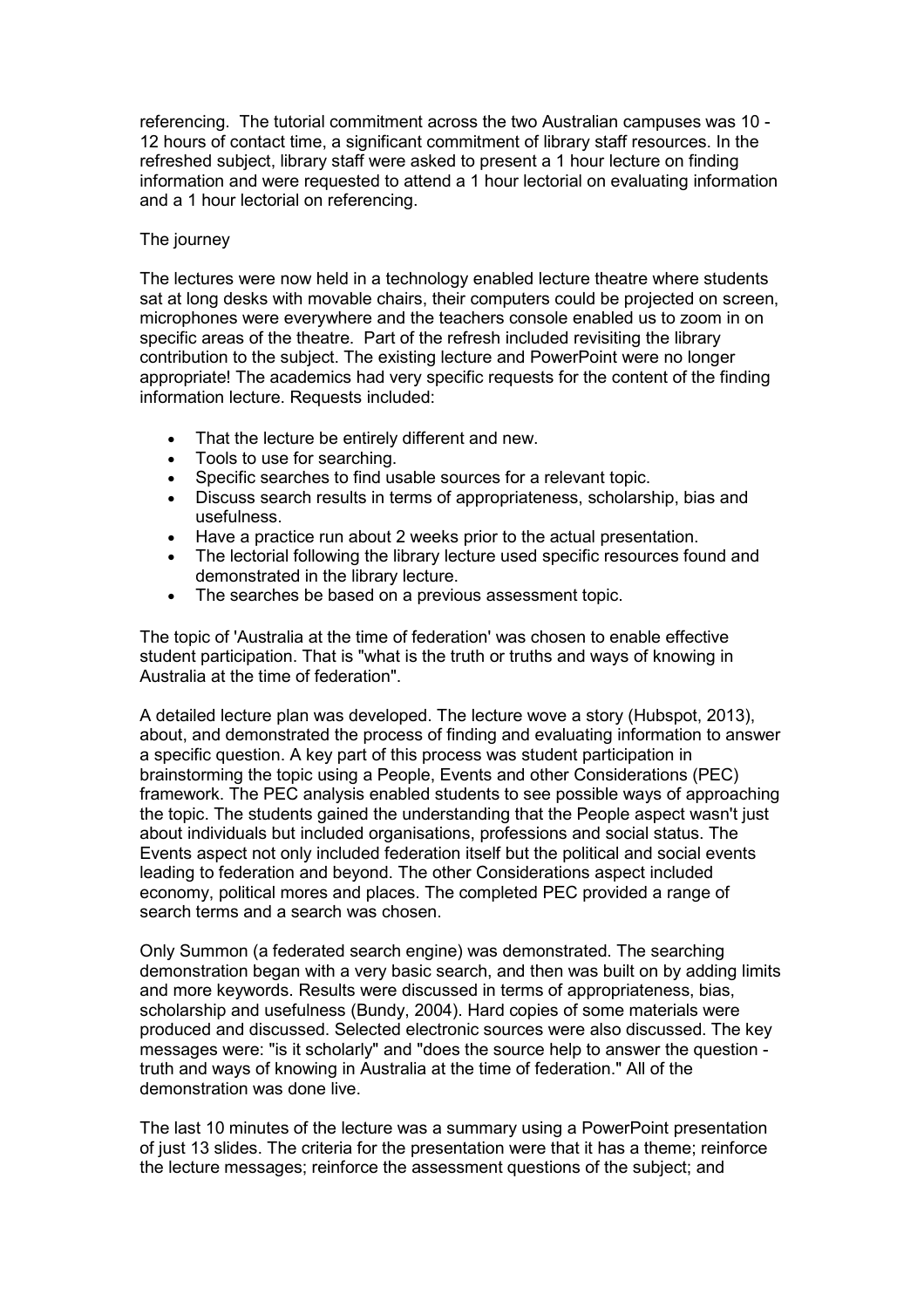engage the audience. The theme for the presentation was truth. The PowerPoint was image heavy; reinforced the assessment question of truth and ways of knowing in a particular time and place; and the key messages of the lecture. The PowerPoint also reinforced the 'truth' aspect of the subject.

A draft of the complete lecture and PowerPoint were presented to teaching staff about 2 weeks prior to the actual lecture. This presentation included demonstrating resources found and discussing their relevance (or not) to answering the question. The new format was applauded; there was much comment, appreciation and enthusiasm for the resources demonstrated. The teaching staff provided valuable feedback that improved the final lecture. The teaching staff also chose several of the demonstrated documents to use for group work exercises for the lectorial.

### Outcomes / Reflection

The lecture preparation required creating a very detailed step by step run sheet showing search terms, when to apply limits and which results to point out and discuss. Specific resources demonstrating the key messages of the lecture scholarly resources and usefulness in answering the question needed to be carefully chosen to facilitate the lectorial activities. Creating the short powerpoint was also time consuming and required skills in photo editing.

### Feedback from Teaching staff

"It is so exciting how your lecture, and the lectorial … is tying in to the subject. We are still running with the federation examples (which I am loving) and I am hoping that the two weeks of talking about it will set them up for the in class writing task on Friday, especially as we are giving them two sources direct from your session."

"Just wanted to let you know that using those two books full of primary docs in your lecture was inspired. I have used them in tutes to illustrate a way of finding primary doc for the poster and that it is a form of source they can also write about in the An Bib. I saw quite a few light bulbs go off when I mentioned them and your lecture today."

One tutor reported that all her students (half the cohort) found scholarly resources for the annotated bibliography assignment and all students passed this assessment piece.

# Conclusion

Lessons learned in preparing for this lecture have informed other library information literacy teaching. While this library lecture was developed in collaboration with academics, the lecture suited a particular style of delivery. The challenge is now to enable others on other campuses to teach the same class, ensure they have the same access to resources found (the university may only own 1 copy of the printed resource demonstrated). Another challenge is to convert the face-to-face student experience into an effective online teaching resource for distance education students. One size does not fit all; a teaching resource for face-to-face interaction does not provide student centred learning for distance education students.

The lecture modelling good practice followed by a lectorial with active learning components reinforced learning and follows blended learning pedagogy. The lecture and lectorial content was constructively aligned with the first assessment piece of an